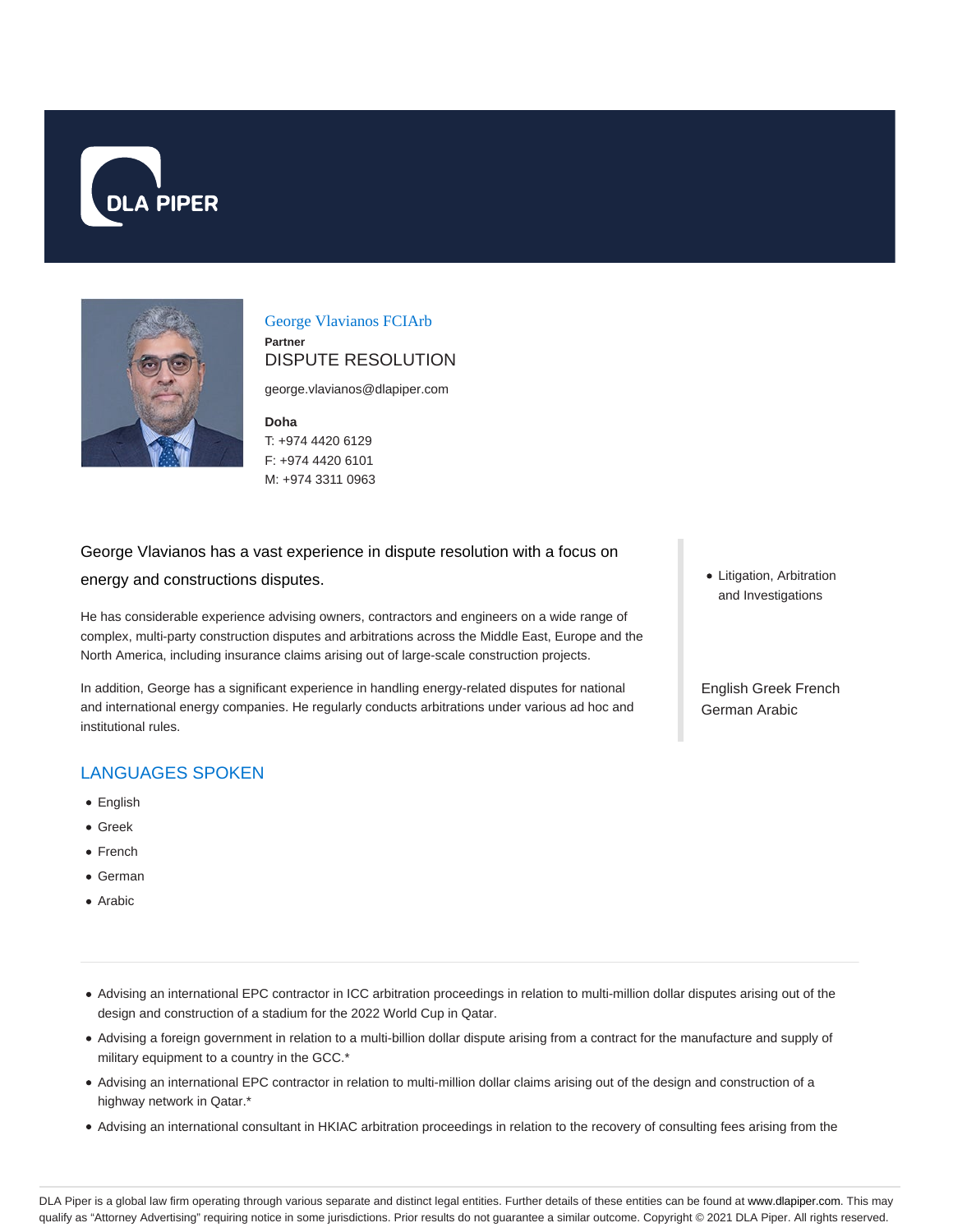award of a contract for the construction of a pipeline system in Bangladesh.\*

- Advising an international energy company in UNCITRAL arbitration proceedings in relation to a multi-million dollar costs overrun and delay claim arising out of the design and construction of a billion-dollar oil sands project in Canada.\*
- Advising an international EPC contractor in ICC arbitration proceedings advancing a multi-million dollar claim arising out of the construction of a gas processing plant in Oman.\*
- Advising the joint venture owners in a multi-million dollar gas pricing dispute with a Saudi Arabian petrochemical company.\*
- Advising the international joint venture owners in advancing a multi-million dollar insurance (property and BI) claim arising out of the construction and operation of an aluminum smelter in the GCC.\*
- Advising an insulation sub-contractor in ICC arbitration proceedings advancing a multi-million dollar claim arising out of the construction of an LNG plant in Qatar.\*
- Advising an international energy company in a series of UNCITRAL arbitration proceedings relating to multiple multi-million dollar disputes arising out of the ownership and operation of a gas field in the Caspian Sea.\*

\*Denotes experience from previous firm.

### **CREDENTIALS**

## Prior Experience

Prior to joining DLA Piper in May 2020, George worked at an international law firm, based in Doha.

### **Recognitions**

- Ranked in Chambers and Partners, 2020, Dispute Resolution Qatar
- Ranked in Chambers and Partners, 2020, Dispute Resolution: Arbitration (foreign expert for Canada)
- Ranked in Chambers and Partners, 2020-2022, Dispute Resolution: Arbitration Canada (expertise based abroad in Qatar)

### **Education**

- Université Panthéon-Assas, Paris, France, 1994
- McGill University, Montréal, Canada Bachelor of Laws (LLB), 1992
- McGill University, Montréal, Canada, Bachelor of Civil Law (BCL), 1993
- Queen's University, Kingston, Canada Bachelor of Arts (BA), 1989

#### **Memberships**

- New York Bar, 1993
- Law Society of Alberta, 1996
- Fellow of the Chartered Institute of Arbitrators (FCIArb)
- Fellow of the Canadian College of Construction Lawyers
- Fellow of the Construction Lawyers Society of America
- Charter Fellow of the Construction Lawyers Society of America
- International Chamber of Commerce (ICC) Canadian National Committee, Member
- Canadian Chamber of Commerce (CCC) Arbitration Committee, Member
- Congress of Fellows of the Center for International Legal Studies, Member
- London Court of International Arbitration, Member

#### INSIGHTS